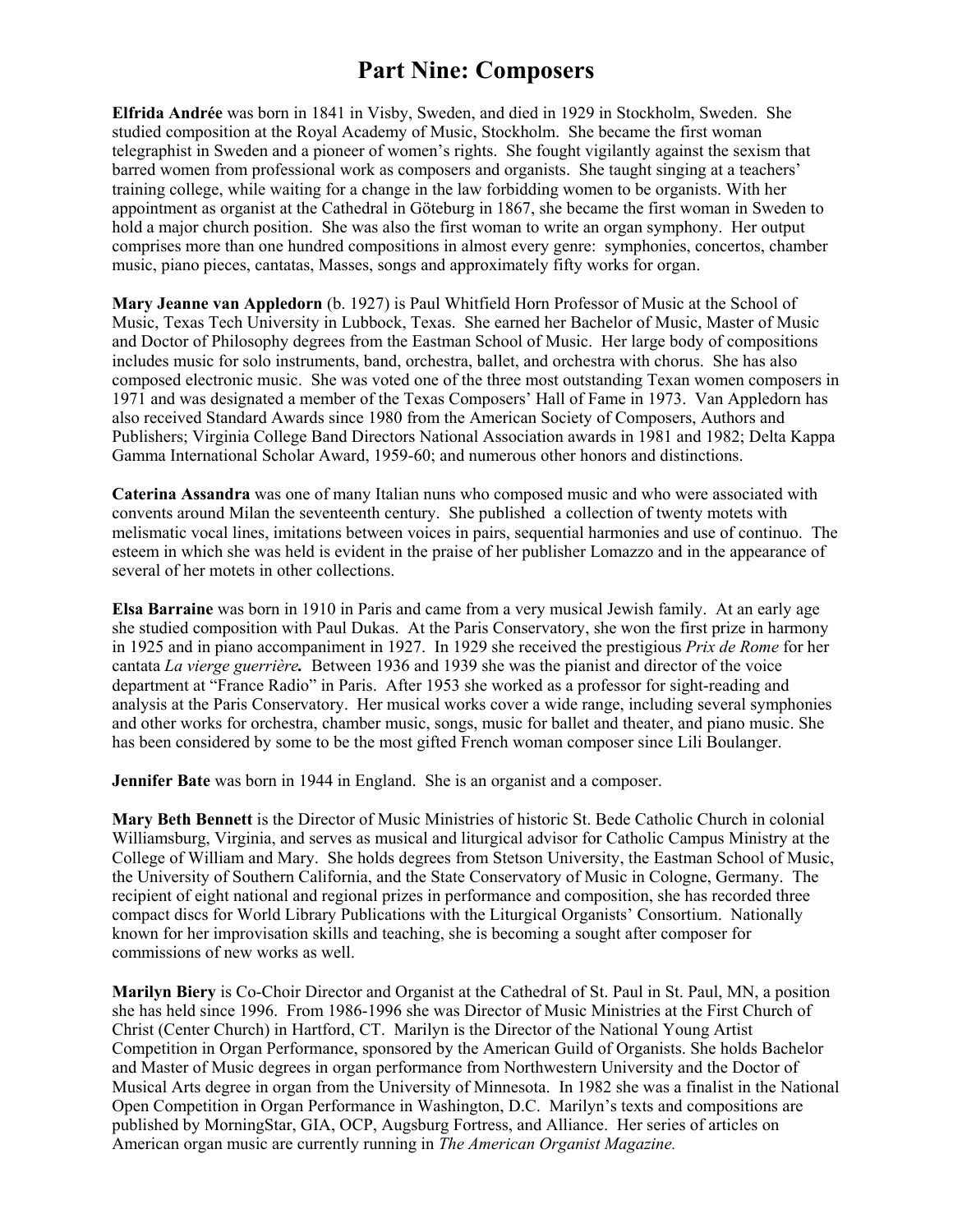**Diane Bish** is a contemporary American composer who also presents numerous recitals. She has hosted the Joy of Music International TV series, a group of programs prepared in leading cathedrals in France, Germany, Canada, and throughout the United States.

**Roberta Bitgood** (b. 1908) was often the first woman Minister of Music in churches she served and was the first woman president of the American Guild of Organists. When she was eight years old she composed her first work, *Berceuse for Violin and Piano.* Bitgood graduated from Connecticut College with a BA and from the Guilmant Organ School in New York City with a Gold Medal. During the first two years at the Guilmant School, she passed the American Guild of Organists' examinations for both the Associate (AAGO) and the Fellow (FAGO). Since her retirement she has been the Director of Music at Crossroads Presbyterian Church in Waterford, CT.

**Edith Boroff** was born in 1925 in New York. She studied piano with Louise Robyn and organ with Claire Coci. She attended American Conservatory in Chicago and the University of Michigan. Boroff is Professor of Music at the State University at Binghamton, New York. She has received numerous awards, grants and scholarships, including Andrew Mellon Scholar, 1960-1961.

**Cécile Chaminade** was born in Paris in 1857 and died in Monte Carlo in 1944. Even though she came from a non-musical family, she displayed from an early age a great interest in playing piano and even in composing. Georges Bizet discovered the exceptional musical talent of the child and recommended a professional education. In those days girls were not yet allowed to attend the conservatory in Paris. She therefore received private instruction in piano, counterpoint, harmony, fugue and violin and was a selftaught conductor. At age eighteen she made her successful concert debut. In the years to come, she was very much in demand as a conductor and composer and from around 1890 on, she started touring, which was something rather unusual at the time. In 1913 she received the Order of Knights of the Legion of Honor from the French government for her musical work. Her output comprises about four hundred compositions, including an opera, an orchestral symphony, over one hundred songs and a wealth of chamber music. The wife of a music publisher, she had almost all of her compositions printed, even salon music for mechanical piano. After her death her fame quickly faded.

**Pamela Decker** is Assistant Professor of Organ and Music Theory at the University of Arizona. She holds a DMA from Stanford University in organ performance and composition. As a Fulbright Scholar, she studied at the Musikhochshule in Lübeck, Germany. Her compositions are published by Wayne Leupold Editions (E.C. Schirmer).

**Emma Lou Diemer** (b. 1927) is Professor Emerita of Composition at the University of California, Santa Barbara, and organist at First Presbyterian Church in that city. She is a composition graduate of Yale and Eastman and a Fulbright scholar in Belgium and Tanglewood. Diemer has been composing works for a wide variety of instruments and vocal ensembles since she received her first piano lesson at the age of six. Her outstanding work has brought her awards from the Ford Foundation, the Fulbright Foundation, the Brussels Conservatoire, the National Federation of Music Clubs, and major symphony orchestras and universities. ASCAP has honored her for her distinguished contributions to the development of American music through annual awards since 1962. In 1995 she was named AGO Composer of the Year. She is widely known as a concert artist and lecturer on contemporary music.

**Jeanne Demessieux** was born February 13, 1941, in Montpellier, France. By the age of eleven, she had won first prize for piano in that city. In Paris, the twelve-year-old was named organiste titulaire of the Temple du Saint-Esprit. She held that position until 1962. At the Paris Conservatoire, the young student won first prizes in harmony, piano, counterpoint, and fugue, an honorary mention in composition, and the coveted first prize in organ in Marcel Dupré's class in 1941. Dupré had her work for four years in seclusion, perfecting a virtuosic organ performance technique that was without parallel at that time. Following her legendary concert debut in the Salle Pleyel of Paris in 1946, she experienced a swift rise as an organ virtuoso. The successful debut was the starting-point for seven hundred concerts throughout the world. She was the first woman invited to play in Westminster Cathedral and Westminster Abbey. In 1962 she became the organiste titulaire of the Cavaillé-Coll organ of the Madeleine in Paris. Demessieux also taught organ at the Conservatory of Nancy (1950-52) and the Royal Academy of Liege (1953-1968). After a two-month illness, she died on November 11, 1968.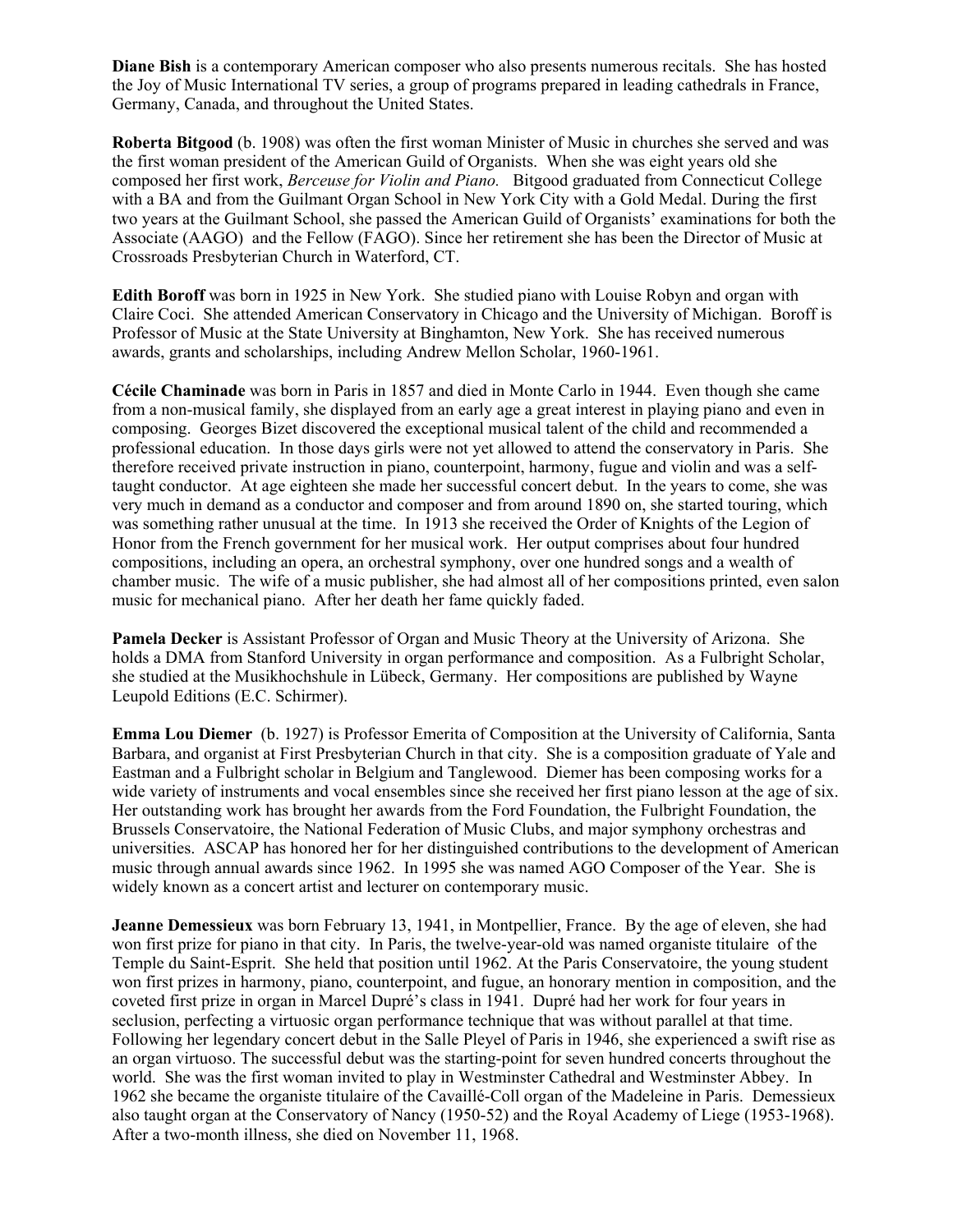**Marie-Bernadette Dufourcet-Hakim** was born in Bayonne, France. She has a Doctor of Letters degree from the Sorbonne, where she taught harmony until her appointment as Maitre de Conférences at the University of Bordeaux. where she teaches music history. She is Licenciate Performer in Organ from the Trinity College of Music in London and titular organist of the Cavaillé-Coll Organ of Notre-Dame-des-Camps in Paris. She has won numerous first and second prizes at the Conservatoire national Supérieur de Musique in Paris and at international competitions.

**Brenda Durden** earned a Bachelor's and a Master's of Music degree in organ performance at California State University at Fullerton, where she studied with Esther Jones. She continued her organ studies with Leslie Spelman, Cherry Rhodes and Frances Nobert, and she also attended England's Royal School of Church Music. She has won various competitions in organ performance. In 1998 she released a compact disc titled *Double Fantasy*. She is presently choir/organist at Ebenezer Lutheran Church in Lake Stevens, WA. and she teaches music to over six hundred elementary students every week.

**Louise Duval** was born about 1704 and died around 1769. In 1720, while still a teenager, Duval won an appointment to the Paris Opera. She was an extremely popular soprano as well as an accomplished harpsichordist, composer and dancer.

**Rolande Falcinelli** was born in 1920 in Paris and studied at the Paris Conservatoire. She received numerous first prizes including the first prize in organ and improvisation under Marcel Dupré in 1942 and the Grand Prix de Rome in the same year. She was the first woman to receive the Prix Rossini. In 1945 she became organist at Sacre Coeur de Montmartre. She taught at the American Conservatory in Fontainebleau and the Ecole Normale de Musique. In 1955 she succeeded Marcel Dupré at the Paris Conservatoire as teacher of organ and improvisation.

**Nancy Plummer Faxon** was born in 1914. Her recognition as a composer dates from 1941, when she was awarded First Prize at the National Composer's Congress for her *Rhapsody for Orchestra with Piano*. Subsequent honors include a listing in the first edition of *Who's Who of American Women* (1958) and the receipt of the Distinguished Alumni Award of Mu Phi Epsilon (Music Honor Society) The latter organization has also endowed a music scholarship in her name. Mrs. Faxon has sung professionally for a number of years, many of which were as a chorister at Trinity Church in Copley Square, Boston.

**Ruth Watson Henderson** was born in 1932 and is Director of Music at Kingsway-Lambton United Church in Toronto, ON, Canada.

**Fanny Mendelssohn Hensel** (1805-1847). Hensel was a skilled pianist, a prolific composer, and a respected leader of a flourishing Berlin salon. Although her works numbered well over four hundred, many remained unpublished due to lack of encouragement from her brother Felix and from her father. After her marriage to artist Wilhelm Hensel, who was awarded the Prix de Rome, she received support from many artists in Italy and finally resolved to publish her music.

**Sister Theophane Hytrek** was born in 1915 and died in 1992. She was a Fellow of the American Guild of Organists, a composer, teacher and recitalist whose professional career was based at Alverno College, Milwaukee. She served on various national committees of the American Guild of Organists and was instrumental in helping to establish a standard of quality in church music after Vatican II.

**Sr. Leonore Jenny** was born Marie-Cécile in 1923 in Grosswangen, Switzerland. She studied at Lucerne Conservatory and the Zurich Music Academy. St. Jenny taught music at the Teacher's Seminar, Baldegg, after 1950. She also conducted the choirs of the Teacher's Seminar and the Baldegg Convent.

**Joyce Jones** began her musical study at age four and starting composing at age six. When she was nineteen, she graduated from the University of Texas with highest honors and began teaching there on a fellowship. By the age of twenty she had earned her first master's degree and went on to receive a Master of Sacred Music from Southwestern Baptist Theological Seminary and Doctor of Musical Arts in organ performance. She is currently on the faculty at Baylor University in Waco, Texas. Jones is a Fellow of the American Guild of Organists and a member of Mu Phi Epsilon and Pi Kappa Lamda. She has won numerous awards and has presented concerts throughout the world.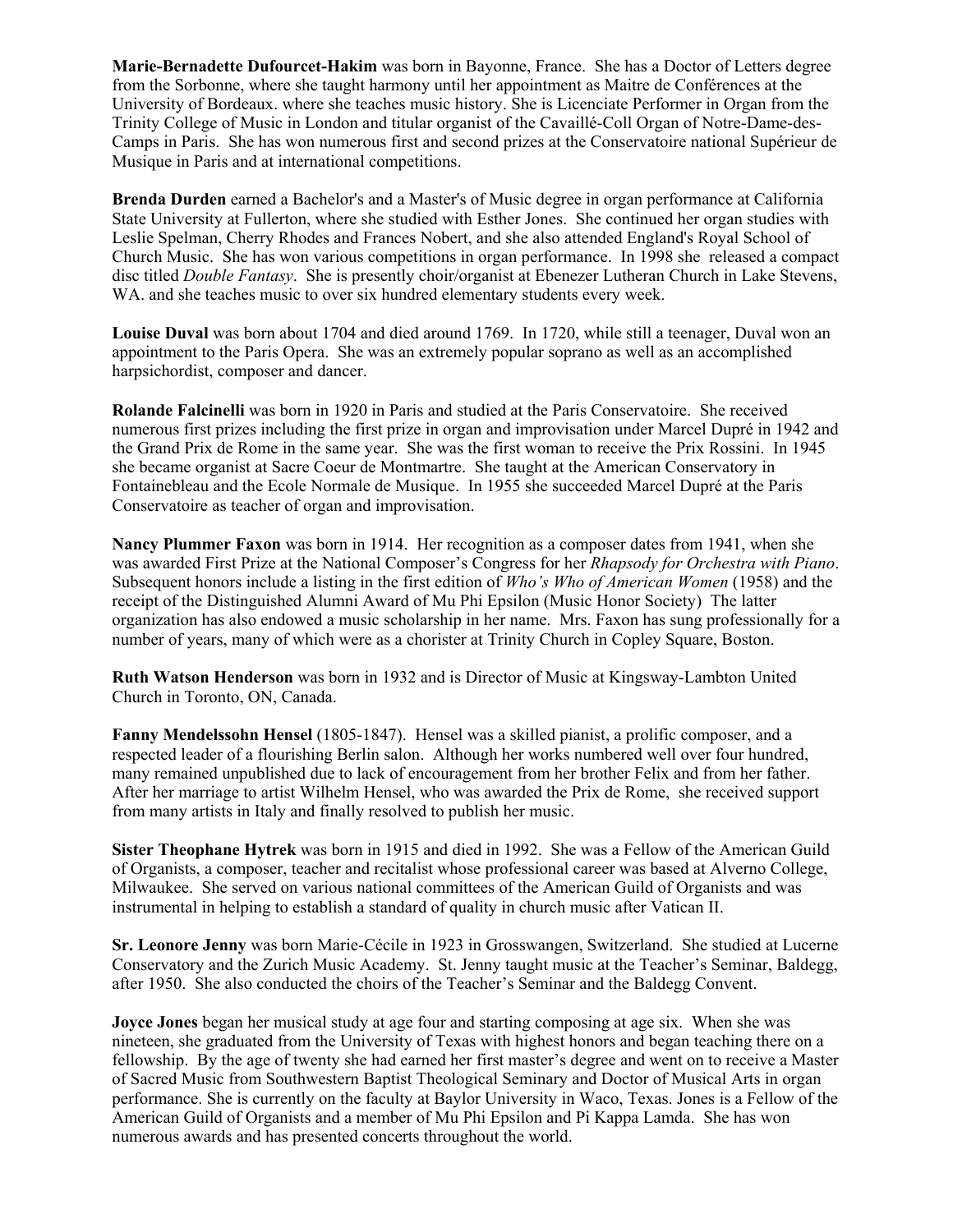**Alice Jordan** was born December 31, 1916, in Davenport, Iowa. She received a BME from Drake University in Des Moines, Iowa, audited courses at Union Theological Seminary in 1965 and received the Doctor of Letters (LittD) from Grand View College in 1986. Jordan has received numerous prizes, awards, and honors, including the Alumni Distinguished Service Award in 1970 from Drake University and the 1988 Iowa Choral Directors' Association Award for "dedicated service to church music." She has also received numerous commissions.

**Jeanne Joulain** was born in 1920 in Paris. Her musical training was at the Conservatory of Amiens, the Ecole César-Franck in Paris and at the Paris Conservatoire. She studied organ with Marcel Dupré and composition with Guy de Lioncourt. She was organist at Satin-Maurice de Lille and professor at the Conservatory of Lille in Roubaix and at Douai Conservatory.

**Karen Keene** was born in 1941. She holds degrees from the Oberlin Conservatory of Music and from Union Theological Seminary's School of Sacred Music, New York City. She has served Lutheran, Episcopal, United Methodist, and Reform Jewish congregations. Since 1998 she has been Organist and Director of Cantors at The Church of Saint John the Baptist, Roman Catholic, in Erie, Pennsylvania. Keene's primary interest lies in enabling congregational singing. Her publications with Harold Flammer, Warner Brothers, and MorningStar Music reflect her focus on "the people's song."

**Phoebe Palmer Knapp** (1839-1980) was the daughter of a Methodist evangelist, Walter Palmer, and the hymnist Phoebe Worrall Palmer. At evening musicales she and her husband, Joseph Fairfield Knapp, entertained many famous people, including four American presidents. She volunteered her time for social causes and held meetings in her home for female reformers such as Harriet Beecher Stowe and also hymn writers, including Fanny Crosby. Knapp wrote more than five hundred gospel hymns as well as many other pieces, some to her mother's texts. Her collaboration with Fanny Crosby produced two hymns still in use, *Open the Gates of the Temple* and *Blessed Assurance*.

**Elisabeth-Claude Jacquet de La Guerre** (1666-1729) was a five-year-old harpsichord prodigy who astonished Europe a hundred years before Wolfgang Amadeus Mozart. She could improvise fugues on any subject, transpose music at sight into any key and play difficult pieces blindfolded. These wonders attracted the attention of Louis XIV, who commanded that she perform for him at Versailles in 1673. The king placed her under his protection and she entered into the service of his favorite mistress, Madame de Montespan, who saw to it that she received a thorough education. While still in her teens, Elisabeth was awarded a royal pension and formally entered the service of Louis XIV. When the entire court moved to Versailles in 1682, she chose to remain in Paris. She wrote and published in almost every form then popular and was instrumental in introducing the new Italian style to France. She was the godmother and teacher of organist/composer Louis-Claude Daquin.

**Kristina Langlois** has been the Director of Music and Worship at Westwood Lutheran Church in St. Louis Park, MN, since 2000, and Organist there since 1993. She administers an extensive choral and instrumental music program within the context of liturgical worship. Kristina earned a Bachelor's degree in Education and a Master of Church Music degree from Concordia University in River Forest, Illinois; and she completed her Doctor of Music degree from Northwestern University in Evanston, Illinois. Her organ teachers have been Thomas Gieschen, Herbert Gotsch, and Wolfgang Rübsam. Dr. Langlois is a former Dean of the Twin Cities Chapter of the AGO, has served the AGO in various committee capacities, and has served as adjudicator in numerous AGO/Schubert Club sponsored organ competitions. She taught music courses and organ at Hamline University from 1986-1995 and served as Director of Music at Hamline United Methodist Church in St. Paul from 1986-1993. She has performed organ concerts in Chicago, the Twin Cities, and in Germany. She teaches piano and organ privately, and her hymn settings are published by MorningStar Music Publications.

**Libby Larsen** was born in 1950 in Wilmington, Delaware. She received her BA, MA and Ph.D. from the University of Minnesota and was selected as distinguished alumna in 1988. She has served as composerin-residence of the Minnesota Orchestra and as resident composer and guest lecturer at numerous colleges and universities. In 1985 she acted as manager-composer of the Minnesota Composers' Forum. Larsen has received numerous commissions and has been honored with many awards, fellowships (NEA) and grants, including Bush Artist Fellow and Minnesota State Arts Board Fellow.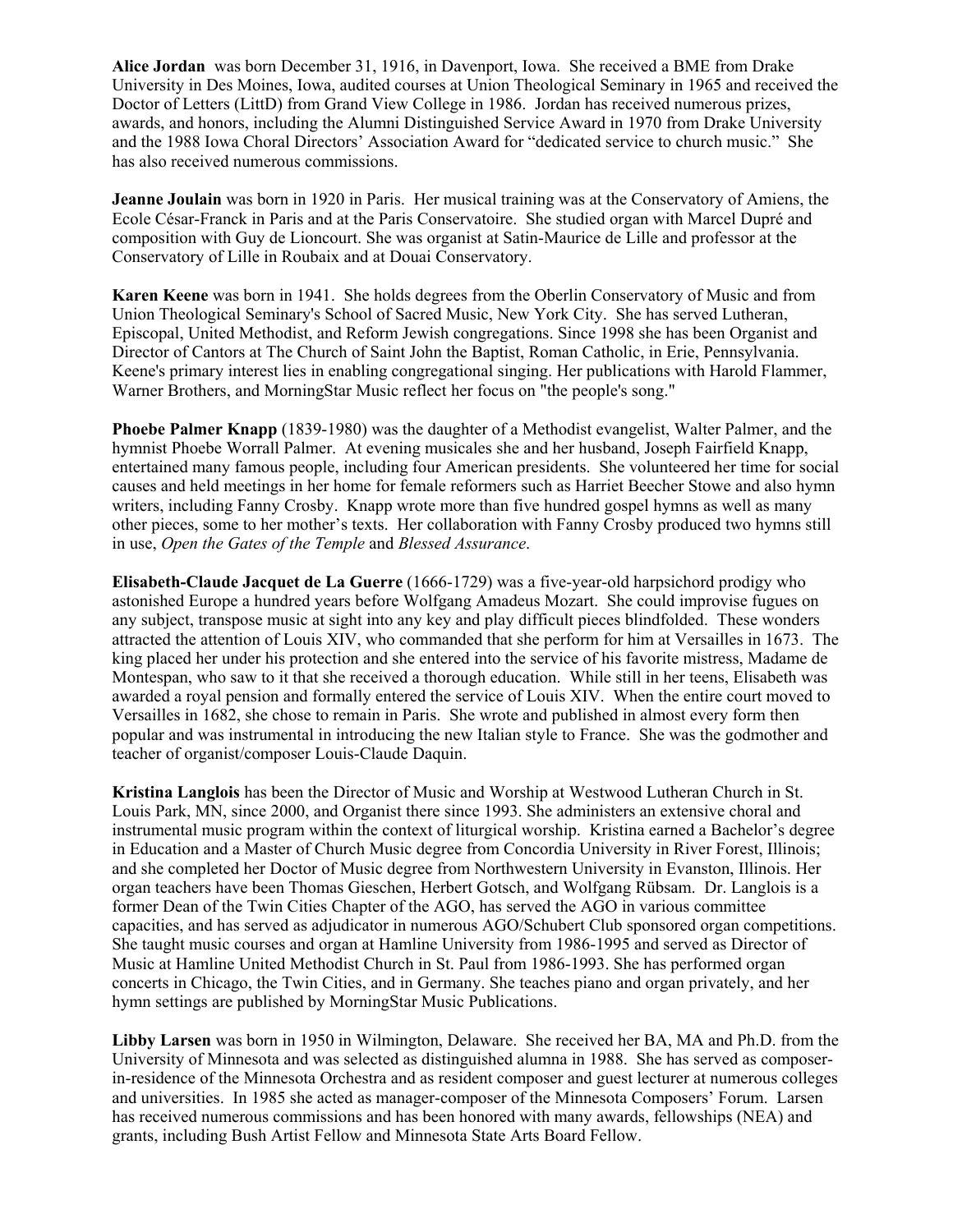**Joy E. Lawrence** is Professor of Music Education and Organ at Kent State University. She is also organist at Grace Lutheran Church in Cleveland Heights, Ohio. Dr. Lawrence holds degrees from Mount Union College, Union Theological Seminary and Case Western Reserve University. She has co-authored several books and has had numerous articles published in major music education and church music journals. She is a Past Dean of the Cleveland Chapter of the American Guild of Organists as well as founder of the Church Music Conference of Cleveland, Ohio. She has performed extensively in the Cleveland area and maintains a busy schedule of recitals, guest conducting, workshops in church music, choral techniques and related arts.

**Janet Linker** received Bachelor and Masters degrees in organ performance from Capital University and the University of Michigan respectively. The latter degree was under the instruction of Marilyn Mason and Hans Vollenweider. Her organ compositions are strongly influenced by years of experience as a church organist and organ teacher. She held her first organ position at the age of fifteen at the Wauseon Evangelical Mennonite Church in Wauseon, Ohio. After various other church positions, she became organist for King Avenue United Methodist Church in Columbus, Ohio, a position which she has filled for the past twenty years. Mrs. Linker has taught organ for many years and has served on the faculty of Capital University Conservatory of Music for the last fifteen years.

**Ester Mägi** is considered the "First Lady of Estonian Music." Throughout her creative years, her compositions have conveyed her sense of contact with the spiritual heritage of her forebears.

**Phyllis Mains** was born in 1941 and is a member of the Seattle Chapter of the American Guild of Organists. She formerly served as Director of Music at First Congregational Church in Bellevue, Washington.

**Margaret S. Meier** received her Bachelor of Music degree from the Eastman School of Music and her Ph.D. from UCLA. Dr. Meier's compositions, which have been performed throughout the United States and in Bulgaria and England, are in many genres: art songs, choral pieces, orchestral works, chamber music, opera, and piano and organ solos.

**Benna Moe** was born in 1897 in Copenhagen, Denmark, and died in 1983. She studied at the Hornman's Conservatory in Copenhagen and eventually became head of two music schools in Dalarna, Sweden. Moe presented organ concerts in Europe and in the United States.

**Lelia Naylor Morris** (1862-1929), a composer and lyricist, was born in Pennsville, Ohio. A member of the Methodist Protestant Church, she joined the Methodist Episcopal Church after her marriage to Charles Morris. She attended many Methodist camp meetings in Maryland and Ohio. When her eyesight failed in 1913, her son made a twenty-eight-foot-long blackboard with music staff lines on it so Morris could continue her hymn writing.

**June Nixon** studied organ and piano at Melbourne University in Australia. Post-graduate scholarships enabled further study in London, where she achieved an F.R.C.O. and became the first woman to receive the John Brooke prize for the Choir Training Diploma. In 1968 she was the winner of the Australian National Organ Competition. She was appointed Organist and Director of Music at St. Paul's Cathedral, Melbourne, in 1973 and is on the teaching staff of Melbourne University School of Music. Her influence outside the Anglican Church was recognized in 1995 by the Catholic Archdiocese of Melbourne through the receipt of the Percy Jones Award for "outstanding dedication and service given to music for worship."

**Orpha Ochse** is Professor Emerita of Music at Whittier College. Before moving to California she taught at Central College Western Illionois State College and Phoenix College. She was Director of Music at the First Congregational Church in Pasadena and Lecturer in Music at the California Institutue of Technology. In 1991 she was elected a lifetime honorary member of the Organ Historical Society. Ochse is the author of three books: *The History of the Organ in the United States*, *Organists and Organ Playing in Nineteenth-Century France and Belgium* and *Austin Organs.*

**Emily Maxson Porter** has been an organist and a choir director for numerous churches in the midwest. She is currently Organist at St. Philip's Lutheran Church in Fridley, Minnesota, and is pursuing a career as a composer. Her compositions are published by MorningStar, Concordia, Augsburg-Fortress, Selah,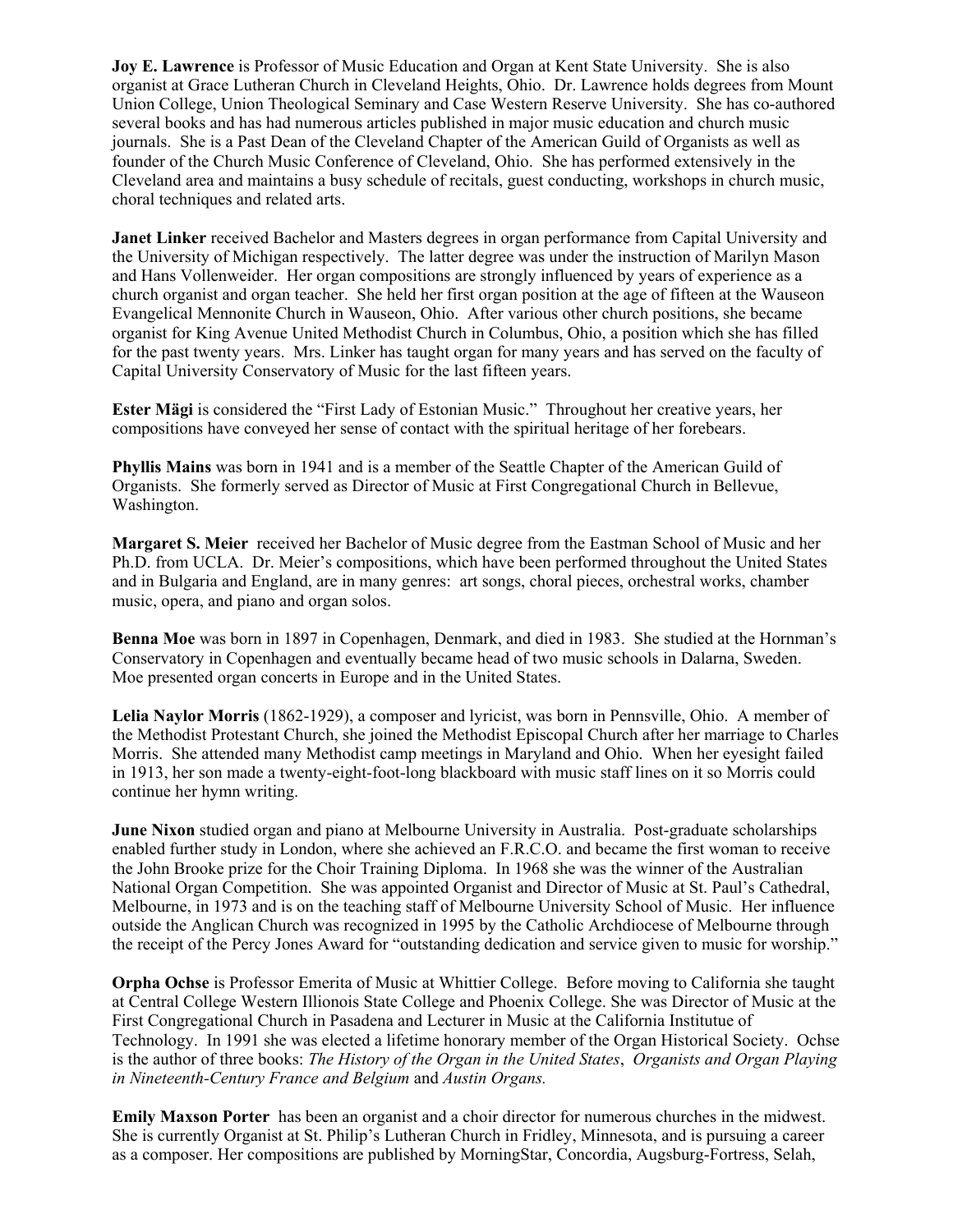and Calfaria. Porter studied organ with Paul Manz, Heinrich Fleischer and Robert Glasgow, and composition with Dominick Argento, Paul Fetler, Jan Bender and Alex Lubet. She holds a B.A. in elementary education from Concordia University, St. Paul, Minnesota, an M.F.A. in organ from the University of Minnesota, and an M.S. in computer science from the University of Wisconsin-Milwaukee. She has also studied at the University of Michigan in Ann Arbor, Concordia Seminary in St. Louis, Missouri, and the University of Minnesota. From 1966 to 1970 she was Instructor and Assistant Professor of Organ and Theory at Concordia College in St. Paul, Minnesota, and in 1975 was a visiting Assistant Professor of Theory and Organ at Lynchburg College in Virginia. For a decade she worked in business as a software engineer before returning to music in 1994. Porter won the 2001-02 biennial Holtkamp-AGO Award in Organ Composition for her concert piece for organ solo based upon a traditional American melody. The award-winning work will be performed at the AGO national convention in Philadelphia in 2002 and will be published by Hinshaw Music.

**Florence Beatrice Price** is the first African-American woman composer to have earned national recognition. Throughout her career she maintained various organ positions and composed sacred music for church use. She was also an accomplished theater organist, accompanying silent films in movie theaters in Chicago. In 1932 she was lauded throughout the United States for winning first prize in the Wanamaker Music Composition Contest for her *Symphony in E Minor*. Price's output of over three hundred works includes orchestral and chamber pieces, art songs, piano and organ music, and arrangements of instrumental and vocal versions of spirituals.

**Sharon Elery Rogers** is a member of the Detroit Chapter of the American Guild of Organists. She serves as Director of Music and Organist at Auburn Road Presbyterian Church in Venice, Florida.

**Margaret Vardell Sandresky** was born in 1929. Her life and career have been greatly influenced by the musical heritage of the Moravian Church, and by a father who composed, improvised and performed regularly. Sandresky studied organ on a Fulbright Grant with Helmut Walcha, composition with Kurt Hessenberg, harpsichord with Maria Jäger and improvisation with Johann Köhler. After teaching theory at Oberlin Conservatory and at the University of Texas at Austin, she returned to Salem College as Professor of Composition and Theory, where she remained until her retirement. She also established the organ department at the North Carolina School of the Arts in Winston-Salem.

**Clara Wieck Schumann** (1819-1896) was a renowned composer, pedagogue and prodigious pianist, who began studies with her father when she was five years old. As a child, she traveled and received widespread accolades for her performances. Her creative work was praised by Frederic Chopin, Franz Liszt, Robert Schumann and Felix Mendelssohn. Her output included many orchestra, chamber, piano and vocal pieces. After her marriage to Robert, she performed less and concentrated on studying the scores of Bach, Mozart and Beethoven.

**Jeanne Shaffer** has written anthems, chamber music, three musicals in collaboration with Robert Bermettler, several volumes of organ music, four cantatas, song cycles, a chamber opera, a ballet, and orchestral works. Since 1993 she has produced a weekly radio program on women composers, *Eine Kleine Frauenmusik*, which airs over the Southeastern Public Radio network. She has won many grants and awards and was the Atlantic Center for the Arts Associate in Composition with Joan Tower in 1989 and Lucas Foss in 1991.

**Julia (Frances) Smith** was born in 1911 in Denton, Texas, and died in 1989. She received a BA from North Texas State University, an MA from the Juilliard School of Music and a Ph.D. from New York University. She taught at the Julliard School of Music from 1940-1942 and was founder and head of the Department of Music Education at Julius Hartt College of Music at the University of Hartford, Connecticut. Many of her orchestral works have been performed by leading orchestras, and six operas have been performed by various opera companies. Smith received numerous honors and commissions.

**Ethel Smyth** was born in 1858 and raised in a strict Victorian household. She was in constant rebellion against her parents' constraints and attempts to keep her at home, sneaking into London to hear concerts whenever she could. As a teenager she left England, against her parents' wishes, and studied in Leipzig, where she gained entrance to the musical circle of Brahms and Clara Schumann and studied with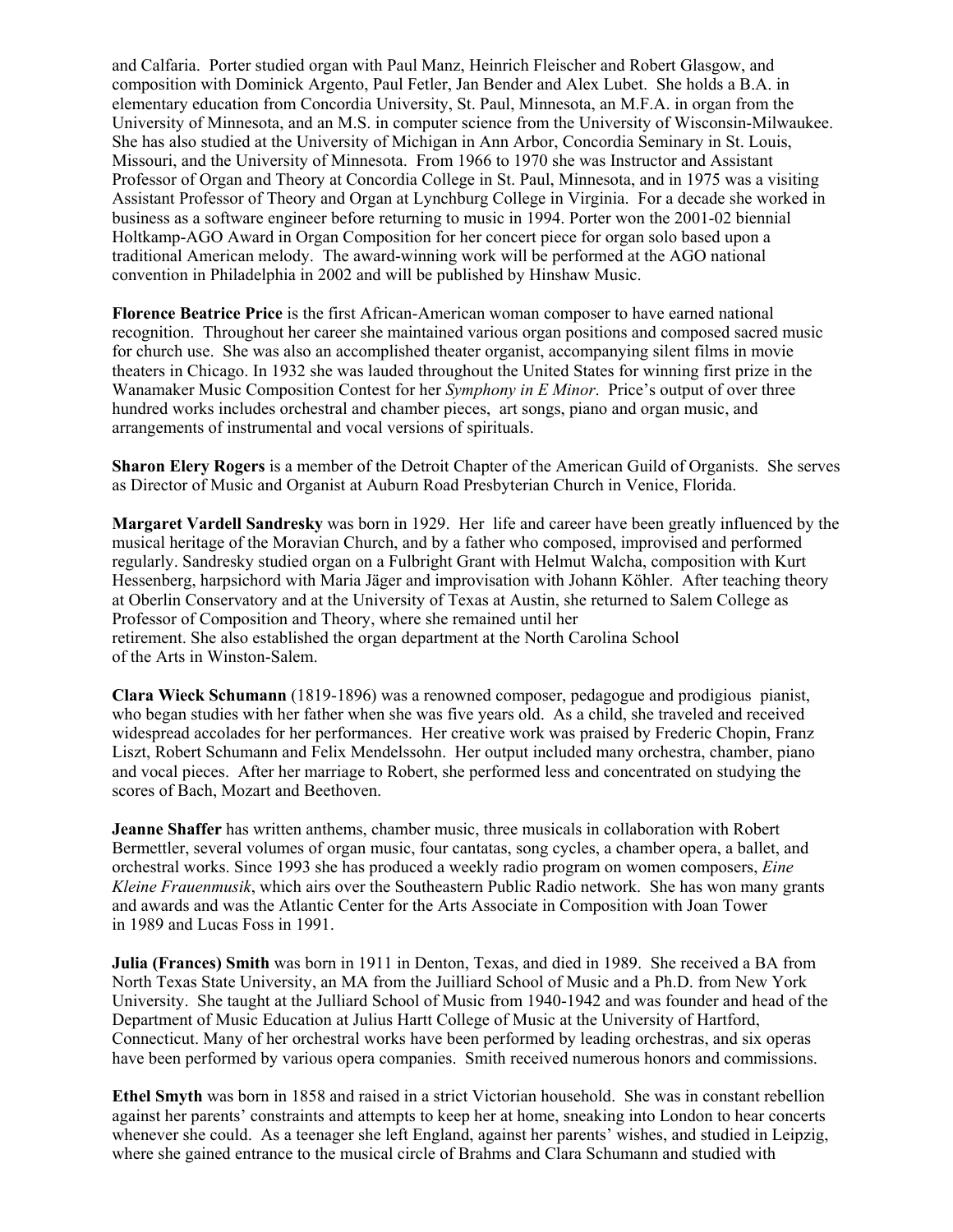Tchaikovsky. Her only sacred work, *Mass in D*, was premiered in 1893. After the Mass, she devoted herself to writing opera and attained international recognition. She was the first woman composer to have an opera performed at Covent Garden. In 1910 she took a two-year hiatus from her musical career to take an active role in the women's suffrage movement in England. She took part in many demonstrations and was arrested and jailed for smashing the window of a cabinet minister. While in prison she formed and conducted a women's chorus with a toothbrush. In her later years Smyth wrote numerous books and articles, championing equal rights for women musicians and working to secure jobs for women in professional orchestras. In 1922 she was made a Dame of the British Empire. She died in 1944 in Woking, Surrey, England.

**Miss Stemson** was an organist at a parish church at Lancaster, England, and composed *A Dirge for Funerals* about 1780. Nothing more is known about her.

**Elizabeth Stirling** was born in 1819 in Greenwich, England, and died in 1895 in London. She studied piano, organ, theory and harmony at the Royal Academy of Music. At the age of twenty she was appointed Organist of All Saints' Poplar and remained in the position for twenty years. She then served at St. Andrews, Undershaft, until 1880. In 1856 she submitted the proper exercise for a MusB at Oxford, but a degree could not be granted to a woman at that time. With an exceptional manual and pedal technique, she was quite possibly England's first woman organ recitalist. She was one of the first women to perform Bach's organ works in recitals, for special occasions and for church services.

**Erzsébet Szönyi,** a Hungarian pianist, choral conductor, lecturer and composer, was born in Budapest. She worked in close cooperation with Kodály and played an important part in realizing his ideas for music education in schools. Since 1951 she has been the Supervisor of Music Conservatories in Hungary and is a member of the Board of Directors of the International Society for Music Education.

**Germaine Tailleferre** studied at the Paris Conservatoire, where she took her Concours de Contrepoint before a jury whose members included Gabriel Fauré and Claude Debussy. Her application for the Prix de Rome in 1919 was rejected because of her affiliation with the Groupe des Six: Auric, Durey, Honegger, Milhaud, Poulenc and Tailleferre. Although her life was marked by numerous tragic events, her music has an inner cheerfulness. A prolific composer, Tailleferre worked in all genres, from film scores and music for radio to operas, concertos, chamber music and songs.

**Lizzie Tourjée** (1858 - 1913) was born into a musical family, as her father, Dr. Eben Tourjé, founded the New England Conservatory of Music in Boston. At the age of eighteen, upon graduating from high school in Newton, Massachusetts, Tourjée was asked to set to music the words of a high school classmate. Her father later named the tune *Wellesley* after the college she attended for one year.

**Elizabeth Turner** lived from about 1725 until after 1784. Turner, whose musical education was acquired in a milieu dominated by George Frideric Handel, was involved in the London choral scene in the 1750s. She began composing and publishing during the middle of the 18th century. Her output included sacred choral works and many settings of well-known English poetry. Her lessons for harpsichord are from a collection entitled *A Collection for Songs with Symphonies and a Thorough Bass with Six Lessons for the Harpsichord*.

**Sue Mitchell Wallace** is an award-winning Fellow of the American Guild of Organists and American Society of Composers and Publishers. Her recordings and compositions are published in this country, the United Kingdom and Australia. She has concertized from California to Holland, New York to Texas and has presented two recitals at Westminster Abbey, London. She has been Clinician and Organist for numerous conferences and conventions and has presented workshops at several AGO conventions. Her video, *The Art and Kraft of Playing Hymns,* was commissioned by the Hymn Society of America and Canada. She currently serves as National Councilor for Education for the American Guild of Organists. She has been the Music Director - Organist at St. Luke's Presbyterian Church since May, 1989. Sue Mitchell-Wallace was educated at the Cleveland Institute of Music, Rollins College, Westminster Choir College and the University of Miami. She has taken post-graduate courses in organ repertoire, composition and conducting. She was formerly a faculty member and the university organist at Florida Atlantic University, Broward College and Birmingham Southern College Conservatory of Music.